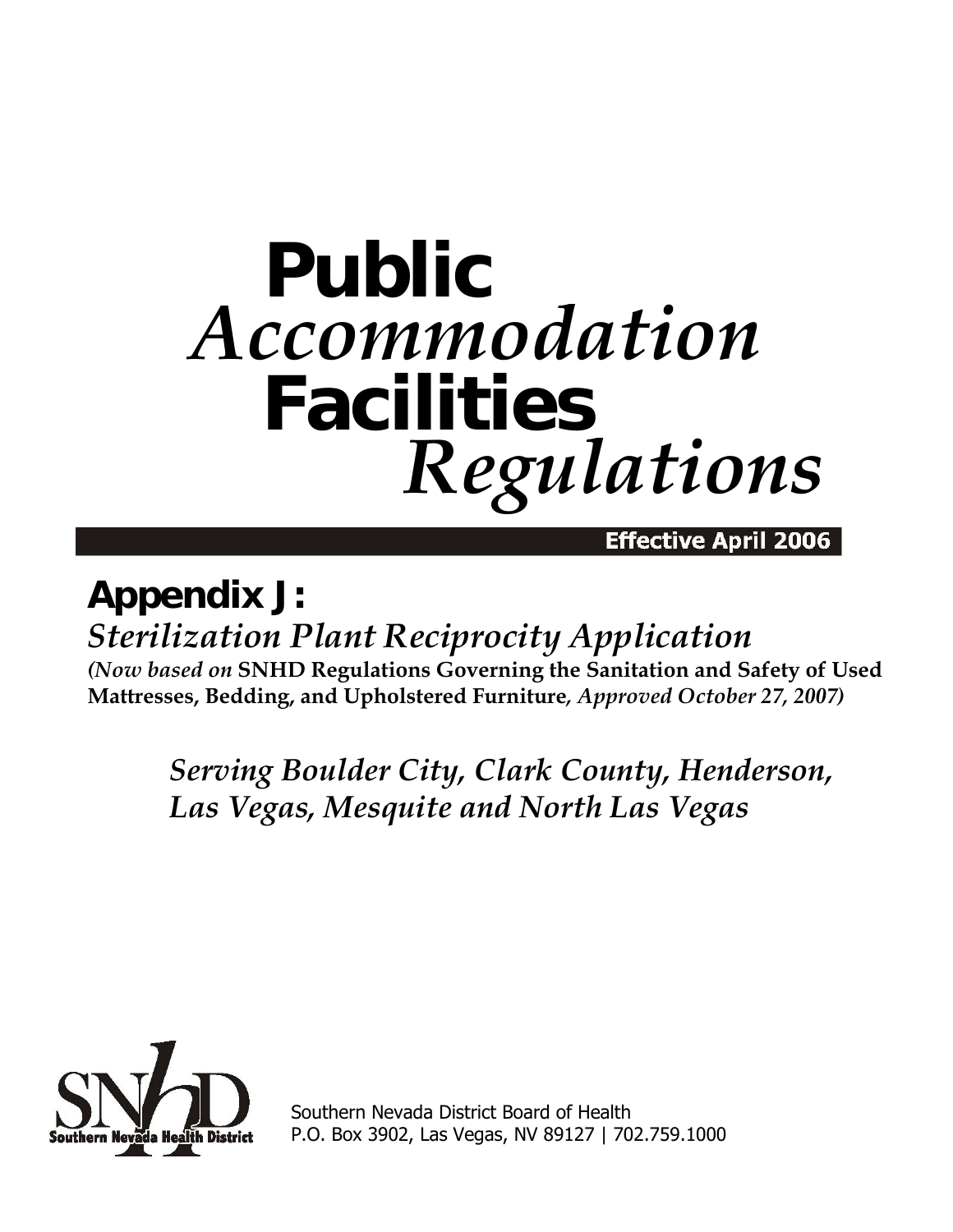**Regulations Governing the Sanitation and Safety of Public Accommodation Facilities 2006** *Appendices* **Appendix J: Sterilization Plant Reciprocity Application** 

| <b>Southern Nevada Health District (SNHD)</b>                                                                                                                                                                                                                     |                                                                                                                                    |
|-------------------------------------------------------------------------------------------------------------------------------------------------------------------------------------------------------------------------------------------------------------------|------------------------------------------------------------------------------------------------------------------------------------|
| Application for Health Permit or Letter of Approval for Reciprocity for Distribution of<br>Renovated and/or Sanitized Used Mattresses, Bedding, and Upholstered Furniture.                                                                                        |                                                                                                                                    |
| SNHD Authorities: Nevada Revised Statutes (NRS) 439, NRS 444.010 through 444.040, Nevada<br>Administrative Code (NAC) 444.001 through 444.006; and SNHD Regulations Governing the Sanitation and<br>Safety of Used Mattresses, Bedding, and Upholstered Furniture |                                                                                                                                    |
| For SNHD use only                                                                                                                                                                                                                                                 |                                                                                                                                    |
| <b>Location #:</b><br>Owner #:                                                                                                                                                                                                                                    | Est. #:                                                                                                                            |
| District #:<br>City #:                                                                                                                                                                                                                                            | <b>Assigned EHS #:</b><br>Prepared by #:                                                                                           |
| *IS THIS A MODIFICATION TO AN EXISTING HEALTH PERMIT OR<br>LETTER OF APPROVAL FOR RECIPROCITY? YES OR                                                                                                                                                             | <b>Facility Name:</b><br>NO.                                                                                                       |
| I hereby apply for a NEW or MODIFIED Health Permit<br>or Letter of Approval for Reciprocity as Bedding<br>Renovation and/or Sanitization Facility or Retail or<br><b>Wholesale Distributor of:</b><br>$\blacksquare$ Used Mattresses<br>Used Bedding              | <b>Contact Person Name and Title:</b>                                                                                              |
| <b>Used Upholstered Furniture</b><br>Other                                                                                                                                                                                                                        |                                                                                                                                    |
| <b>Desired Effective Date:</b>                                                                                                                                                                                                                                    | Federal Tax ID#:                                                                                                                   |
| <b>Location Information:</b>                                                                                                                                                                                                                                      |                                                                                                                                    |
| <b>Facility Name:</b>                                                                                                                                                                                                                                             | <b>Contact Person:</b>                                                                                                             |
| <b>Address:</b>                                                                                                                                                                                                                                                   | <b>Type of Water Supply:</b>                                                                                                       |
| ZIP:<br>City:<br>St:                                                                                                                                                                                                                                              | <b>Type of Sewage Disposal:</b>                                                                                                    |
| <b>Primary Telephone:</b>                                                                                                                                                                                                                                         | <b>Billing address if not Facility Address:</b>                                                                                    |
| <b>Secondary Telephone:</b>                                                                                                                                                                                                                                       |                                                                                                                                    |
| <b>OWNER INFORMATION</b>                                                                                                                                                                                                                                          |                                                                                                                                    |
| <b>Business Name:</b>                                                                                                                                                                                                                                             | <b>Owner Name:</b>                                                                                                                 |
| <b>Address:</b>                                                                                                                                                                                                                                                   | <b>Address:</b>                                                                                                                    |
| St:<br>ZIP:<br>City:                                                                                                                                                                                                                                              | St:<br>ZIP:<br>City:                                                                                                               |
| <b>Primary Telephone:</b>                                                                                                                                                                                                                                         | Type of ownership:<br><b>Sole Proprietor</b><br>0<br>$\Box$ Corporation<br>Partnership<br>O LLC                                    |
| <b>Secondary Telephone:</b>                                                                                                                                                                                                                                       | <b>Limited Partnership</b><br>□ Association<br>Attach list of Corporate Officer(s), if business is a<br>partnership or corporation |
| <b>Products or Processes</b>                                                                                                                                                                                                                                      |                                                                                                                                    |
| PRINCIPAL PROCESSES, PRODUCTS, AND/OR MATERIALS USED FOR RENOVATION OR<br>SANITIZATION OR PROPOSED MODIFICATIONS (ATTACH SUPPLEMENTAL PAGES IF NEEDED):                                                                                                           |                                                                                                                                    |
| State of origin:<br>license/permit#                                                                                                                                                                                                                               |                                                                                                                                    |
| Signature of applying individual:                                                                                                                                                                                                                                 | Date:                                                                                                                              |
| Inspected by                                                                                                                                                                                                                                                      | Date:<br>Status:<br>D<br>A or                                                                                                      |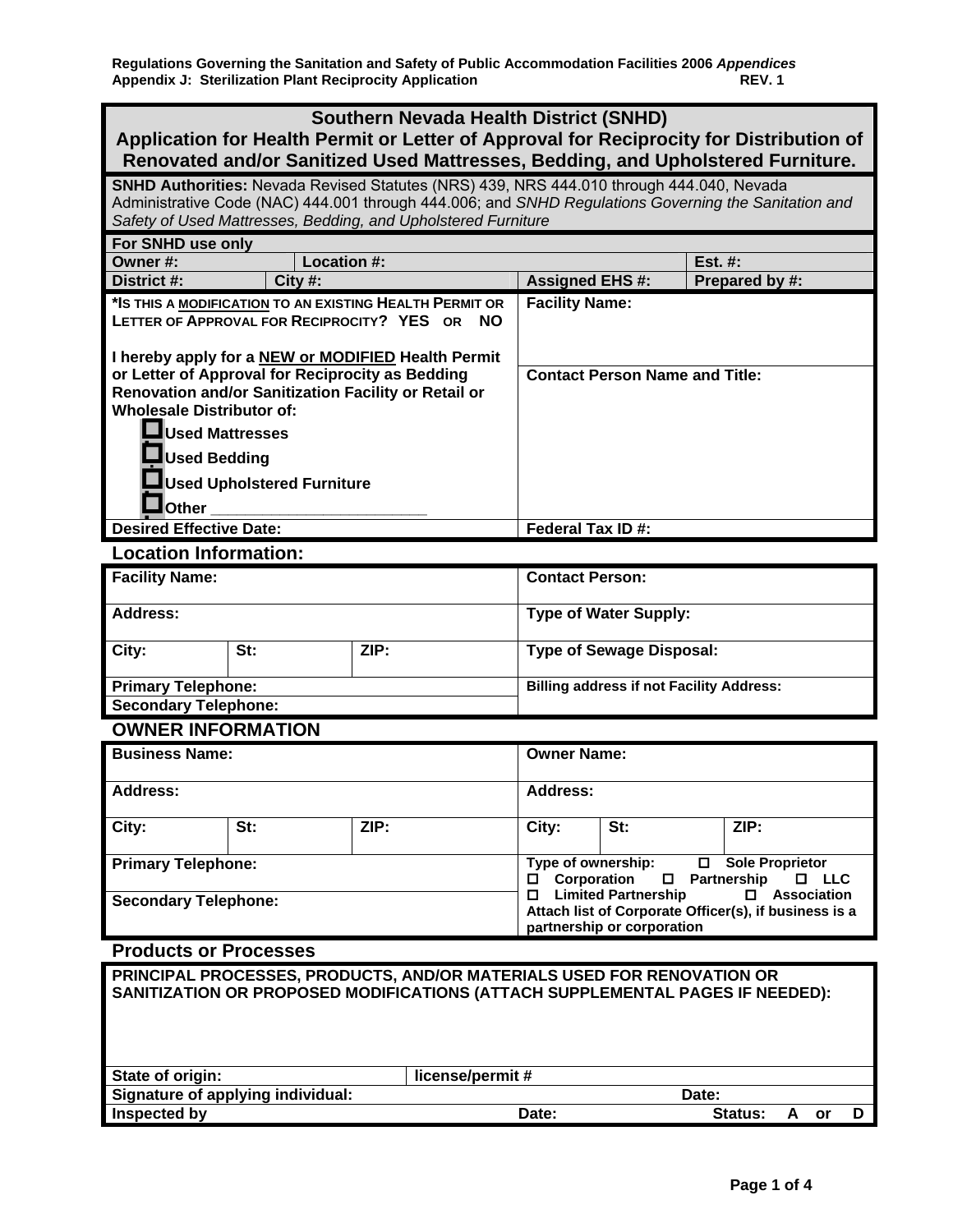#### **Applicable Southern Nevada Health District Regulations Governing the Sanitation and Safety of Public Accommodation Facilities**

#### **4.6 Used bedding**

- **4.6.1** The responsible person may not sell, trade, give away, or otherwise allow the transfer of any used bedding from his public accommodation facility for use in another public accommodation facility unless the used bedding is first sterilized by an approved sterilization process at a sterilization plant that has been approved by the Health Authority or otherwise disinfected in accordance with NAC 444.001 through 444.006. This prohibition does not include the exchange of furniture and mattresses that are in good condition between properties that are operated under the same management group, when such a need arises.
- **4.6.2** No used bedding may be recovered from any landfill, dump, dumpster or other waste disposal, junkyard, or hospital for the purpose of reuse in a public accommodation facility even after sterilization at an approved sterilization plant.
- **4.6.3** Used bedding which has been sterilized in a sterilization plant approved by the Health Authority, otherwise disinfected in accordance with NAC 444.001 through 444.006 or transported for sale in Southern Nevada from another jurisdiction must be labeled with a waterproof tag permanently affixed on each article of bedding. The label must state "Sterilized", "Disinfected" or "Sanitized" and, "Secondhand," in accordance with the language required by the jurisdiction in which the bedding was processed. The label must include the name, address, and Health Permit number of the sterilization plant.
- **4.6.4** The owner of a sterilization plant located outside of the Health Authority's jurisdiction may submit an application for reciprocity approval *(see Appendix J for a sample application)* if the sterilization plant meets all of the requirements of NRS 444.010 through 444.040, NAC 444.001 through 444.006, and **Section 4.6** of these Regulations inclusive, and has a current Health Permit in good standing from the agency of jurisdiction.

**Applicable Southern Nevada Health District Regulations Governing the Sanitation and Safety of Used Mattresses, Bedding, and Upholstered Furniture** 

Regulation above in its entirety as approved by the Southern Nevada District Board of Health applies.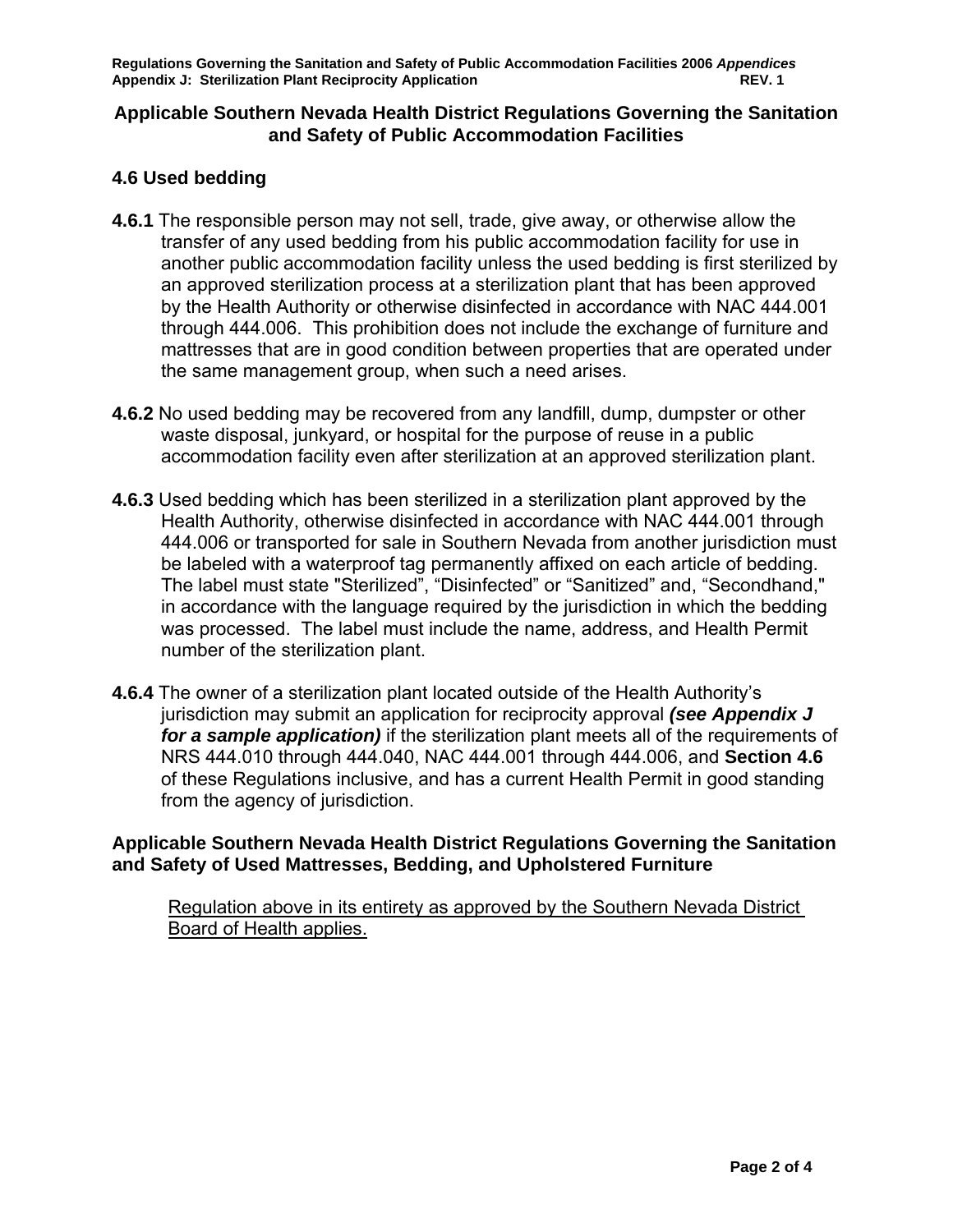### **Applicable State of Nevada Law**

#### **Nevada Revised Statute (NRS) 444:** *Sanitation*

#### **NRS 444.010-444.040***, Used Bedding and Mattresses*

**NRS 444.010 Sterilization and labeling required.** After March 21, 1935, it shall be unlawful for any person, firm, association or corporation, engaged in the operation of the business of manufacturing, making, renovating and selling mattresses, bed coverings, sheets, pillows and other similar bedding used for sleeping purposes, in this state, to sell or to offer to sell, or to dispose of any used or secondhand bedding, as described in NRS 444.010 to 444.040, inclusive, directly or indirectly, without first having the same thoroughly sterilized and securely labeled with a tag sewed on each article, marked thereon "Sterilized, Secondhand," which tag shall show the name of the manufacturer, renovator or dealer. [1:77:1935; 1931 NCL § 5314.01]

**NRS 444.020 State board of health to adopt regulations concerning method of sterilization.** The state board of health shall prescribe rules, regulations, method and process of sterilization as mentioned in NRS 444.010 to 444.040, inclusive. [2:77:1935; 1931 NCL § 5314.02]

**NRS 444.030 Enforcement by health authority.** The health authority shall enforce all the provisions of NRS 444.010 to 444.040 inclusive, and the rules, regulations, method and process of sterilization authorized by NRS 444.010 to 444.040, inclusive. [3:77:1935; A 1945, 126; 1943 NCL § 5314.03]—(NRS A 1969, 1019)

**NRS 444.040 Penalty.** Every person violating any of the provisions of NRS 444.010 to 444.030 shall be guilty of a misdemeanor. [4:77:1935; 1931 NCL § 5314.04]

#### **Nevada Administrative Code (NAC) 444:** *Sanitation*

#### **NAC 444.001-444.006***, Sterilization of Used Bedding***, as amended**

#### **Laws and Regulations in Jurisdictions Likely to Export to Nevada:**

*State of California Business and Professions Code SECTION 19000 THROUGH 19221* 

*State of Arizona Title 36, Arizona Revised Statutes 36-796.04: Sterilization, disinfection, and disinfestations of bedding and materials.* 

*Utah Code -- Title 04 -- Chapter 10 -- Bedding, Upholstered Furniture, and Quilted Clothing Inspection Act.*